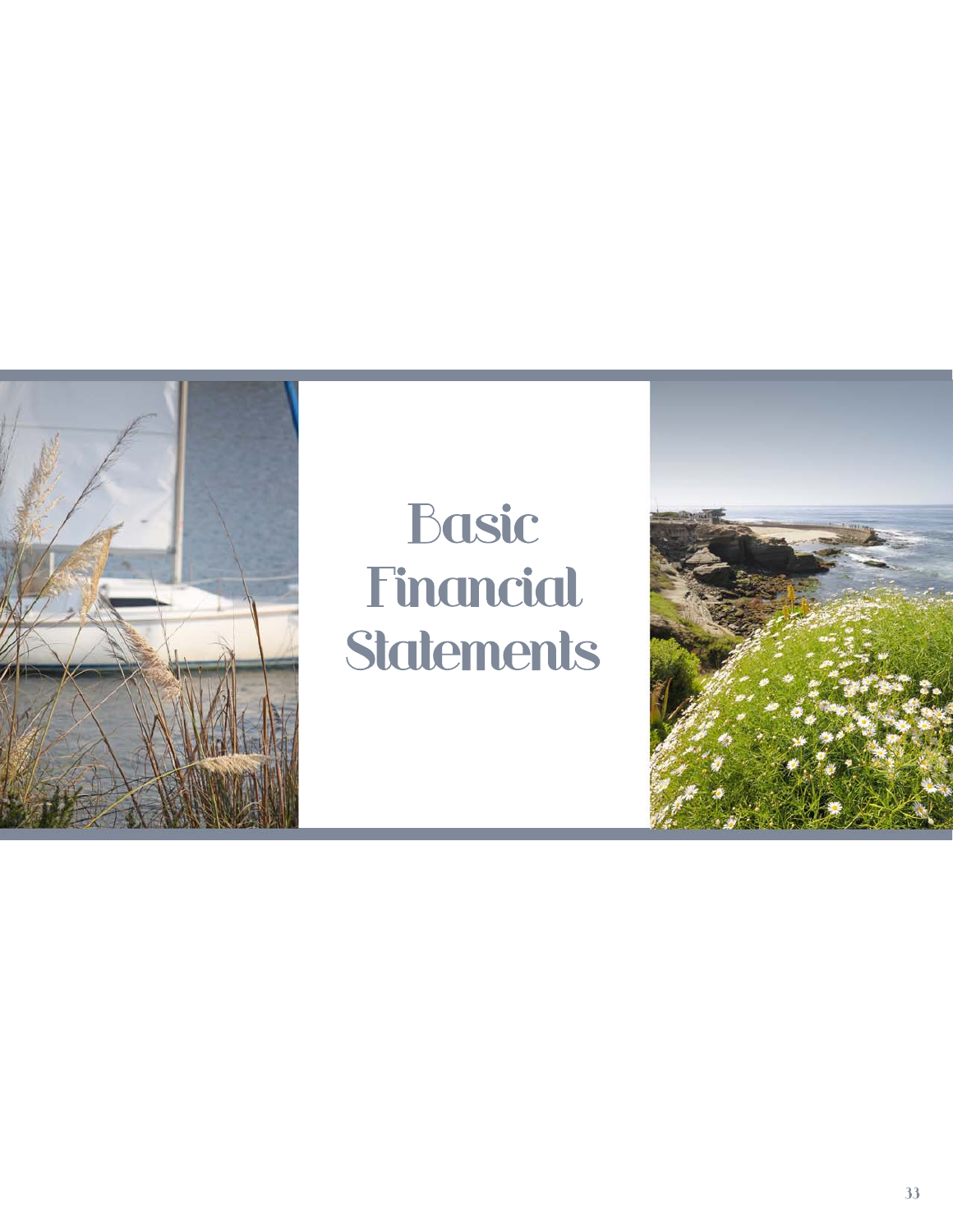## **STATEMENT OF NET ASSETS**

**June 30, 2009 (In Thousands)**

|                                                        | <b>Primary Government</b>         |                                           |              | <b>Component Unit</b>             |
|--------------------------------------------------------|-----------------------------------|-------------------------------------------|--------------|-----------------------------------|
|                                                        | Governmental<br><b>Activities</b> | <b>Business-Type</b><br><b>Activities</b> | <b>Total</b> | <b>First 5 Commission</b><br>Fund |
| <b>ASSETS</b>                                          |                                   |                                           |              |                                   |
| Pooled cash and investments                            | S.<br>1,588,498                   | 81,276                                    | 1,669,774    | 99,963                            |
| Cash with fiscal agents                                | 14                                |                                           | 14           |                                   |
| Investments with fiscal agents                         | 456,070                           |                                           | 456,070      | 101,697                           |
| Receivables, net                                       | 536,643                           | 6,789                                     | 543,432      | 7,571                             |
| Property taxes receivables, net                        | 222,366                           |                                           | 222,366      |                                   |
| Internal balances                                      | (3,350)                           | 3,350                                     |              |                                   |
| Inventories                                            | 12,127                            |                                           | 12,127       |                                   |
| Deposits with others                                   | 2,292                             |                                           | 2,292        |                                   |
| Prepaid items                                          | 497                               |                                           | 497          | 2                                 |
| Deferred charges                                       | 17,469                            |                                           | 17,469       |                                   |
| Restricted assets:                                     |                                   |                                           |              |                                   |
| Cash with fiscal agents                                | 487                               |                                           | 487          |                                   |
| Investments with fiscal agents                         | 84,143                            |                                           | 84,143       |                                   |
| Lease receivable                                       | 19,083                            |                                           | 19,083       |                                   |
| Capital assets:                                        |                                   |                                           |              |                                   |
| Land and construction in progress                      | 541,037                           | 74,918                                    | 615,955      |                                   |
| Other capital assets, net of accumulated depreciation  | 2,392,768                         | 75,266                                    | 2,468,034    |                                   |
| <b>Total assets</b>                                    | 5,870,144                         | 241,599                                   | 6,111,743    | 209,233                           |
| <b>LIABILITIES</b>                                     |                                   |                                           |              |                                   |
| Accounts payable                                       | 135,905                           | 1,862                                     | 137,767      | 14,347                            |
| Accrued payroll                                        | 35,582                            | 168                                       | 35,750       |                                   |
| <b>Accrued interest</b>                                | 27,016                            |                                           | 27,016       |                                   |
| Unearned revenue                                       | 179,100                           | 28                                        | 179,128      |                                   |
| Non-current liabilities:                               |                                   |                                           |              |                                   |
| Due within one year                                    | 146,504                           | 411                                       | 146,915      | 61                                |
| Due in more than one year                              | 2,129,407                         | 2,075                                     | 2,131,482    | 24                                |
| <b>Total liabilities</b>                               | 2,653,514                         | 4,544                                     | 2,658,058    | 14,432                            |
| <b>NET ASSETS</b>                                      |                                   |                                           |              |                                   |
| Invested in capital assets, net of related debt        | 2,582,854                         | 148,146                                   | 2,731,000    |                                   |
| Restricted for:                                        |                                   |                                           |              |                                   |
| Creditors - Capital projects                           | 69,760                            |                                           | 69,760       |                                   |
| Grantors - Housing assistance                          | 56,349                            |                                           | 56,349       |                                   |
| Donations                                              | 2,045                             |                                           | 2,045        |                                   |
| Laws or regulations of other governments:              |                                   |                                           |              |                                   |
| Landfill closure costs                                 | 1,069                             |                                           | 1,069        |                                   |
| Defray administrative costs, other general reserves    | 23,634                            |                                           | 23,634       |                                   |
| Emergency medical services, various construction costs | 21,759                            |                                           | 21,759       |                                   |
| Mental health                                          | 42,942                            |                                           | 42,942       |                                   |
| Social programs                                        | 9,590                             |                                           | 9,590        |                                   |
| Domestic violence and child abuse prevention           | 3,295                             |                                           | 3,295        |                                   |
| Sheriff vehicle maintenance and replacement            | 803                               |                                           | 803          |                                   |
| Fingerprinting equipment purchase and operation        | 7,548                             |                                           | 7,548        |                                   |
| Delinquency and juvenile crime prevention              | 311                               |                                           | 311          |                                   |
| Housing repairs and improvements                       | 382                               |                                           | 382          |                                   |
| Realignment health, mental health and social services  | 74,620                            |                                           | 74,620       |                                   |
| Unrestricted                                           | 319,669                           | 88,909                                    | 408,578      | 194,801                           |
| Total net assets                                       | $\frac{2}{3}$<br>3,216,630        | 237,055                                   | 3,453,685    | 194,801                           |

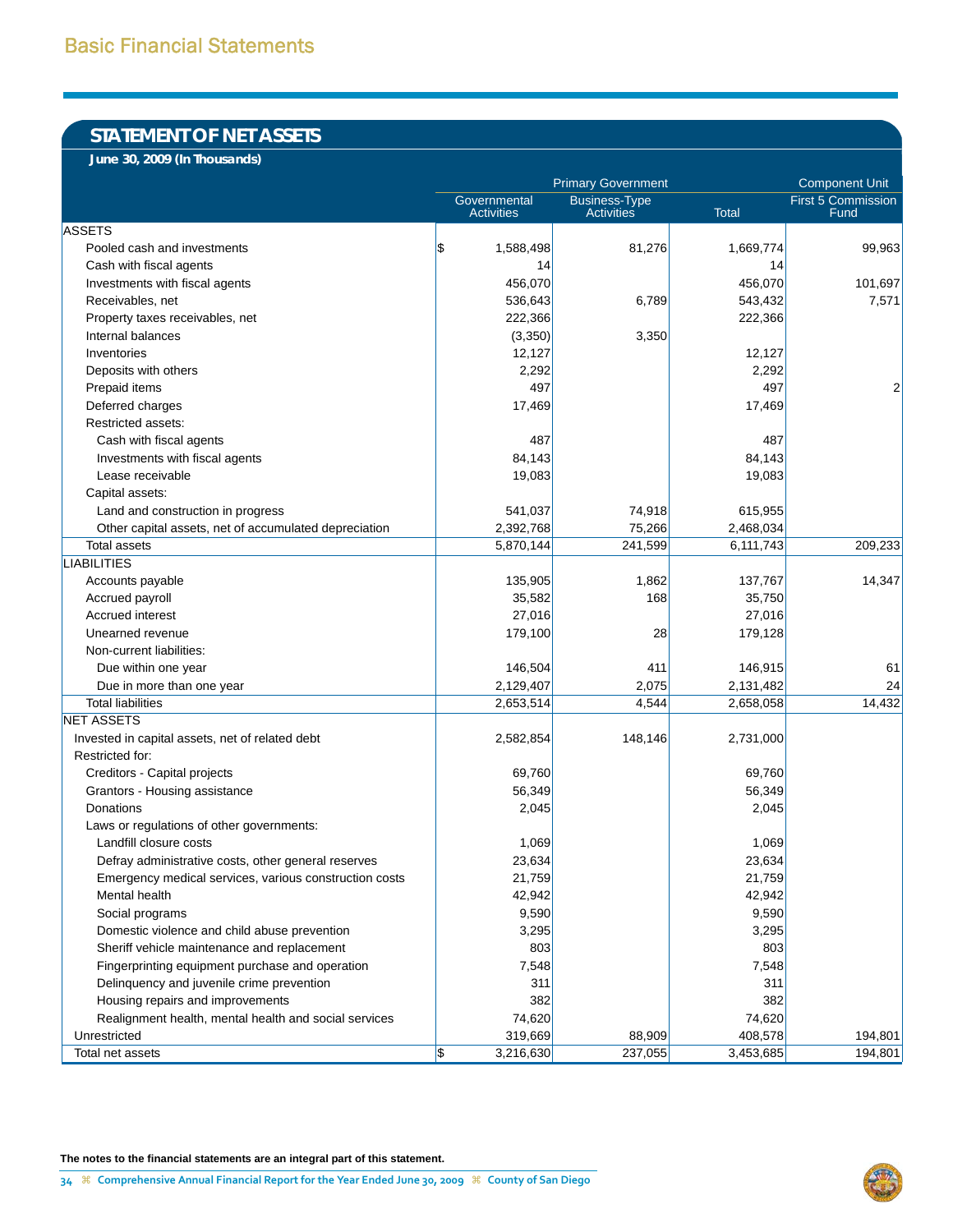# **STATEMENT OF ACTIVITIES**

**For the year ended June 30, 2009 (In Thousands)**

|                                |                 |                                | <b>Program Revenues</b>                                |                                                      |                                   |                                                      | Net (Expense) Revenue and Changes in Net Assets |                               |
|--------------------------------|-----------------|--------------------------------|--------------------------------------------------------|------------------------------------------------------|-----------------------------------|------------------------------------------------------|-------------------------------------------------|-------------------------------|
|                                |                 |                                |                                                        |                                                      |                                   | <b>Primary Government</b>                            |                                                 | Component<br>Unit             |
| Functions/Programs:            | <b>Expenses</b> | Charges for<br><b>Services</b> | Operating<br><b>Grants</b> and<br><b>Contributions</b> | Capital<br><b>Grants and</b><br><b>Contributions</b> | Governmental<br><b>Activities</b> | <b>Business-</b><br><b>Type</b><br><b>Activities</b> | <b>Total</b>                                    | First 5<br>Commission<br>Fund |
| Governmental Activities:       |                 |                                |                                                        |                                                      |                                   |                                                      |                                                 |                               |
| General government             | 275,508<br>l\$  | 93,939                         | 92,035                                                 | 49,786                                               | (39, 748)                         |                                                      | (39, 748)                                       |                               |
| Public protection              | 1,158,162       | 215,343                        | 388,061                                                |                                                      | (554, 758)                        |                                                      | (554, 758)                                      |                               |
| Public ways and facilities     | 151,125         | 21,460                         | 107,965                                                | 10,905                                               | (10, 795)                         |                                                      | (10, 795)                                       |                               |
| Health and sanitation          | 678,217         | 90,891                         | 457,397                                                | 12                                                   | (129, 917)                        |                                                      | (129, 917)                                      |                               |
| Public assistance              | 1,177,320       | 12,308                         | 1,131,827                                              |                                                      | (33, 185)                         |                                                      | (33, 185)                                       |                               |
| Education                      | 42,424          | 1,175                          | 2,690                                                  |                                                      | (38, 559)                         |                                                      | (38, 559)                                       |                               |
| Recreation and cultural        | 34,542          | 8,000                          | 1,391                                                  |                                                      | (25, 151)                         |                                                      | (25, 151)                                       |                               |
| Interest expense               | 118,927         |                                |                                                        |                                                      | (118, 927)                        |                                                      | (118, 927)                                      |                               |
| Total governmental activities  | 3,636,225       | 443,116                        | 2,181,366                                              | 60,703                                               | (951,040)                         |                                                      | (951,040)                                       |                               |
| Business-type activities:      |                 |                                |                                                        |                                                      |                                   |                                                      |                                                 |                               |
| Airport                        | 10,614          | 9,397                          | 12,974                                                 |                                                      |                                   | 11,757                                               | 11,757                                          |                               |
| Sanitation districts           | 16,666          | 20,114                         |                                                        |                                                      |                                   | 3,448                                                | 3,448                                           |                               |
| Wastewater management          | 5,794           | 6,567                          |                                                        |                                                      |                                   | 773                                                  | 773                                             |                               |
| Total business-type activities | 33,074          | 36,078                         | 12,974                                                 |                                                      |                                   | 15,978                                               | 15,978                                          |                               |
| Total primary government       | 3,669,299       | 479,194                        | 2,194,340                                              | 60,703                                               | (951,040)                         | 15,978                                               | (935,062)                                       |                               |
| Component Unit:                |                 |                                |                                                        |                                                      |                                   |                                                      |                                                 |                               |
| First 5 Commission             | 48,618<br>l\$   |                                | 41,264                                                 |                                                      |                                   |                                                      |                                                 | (7, 354)                      |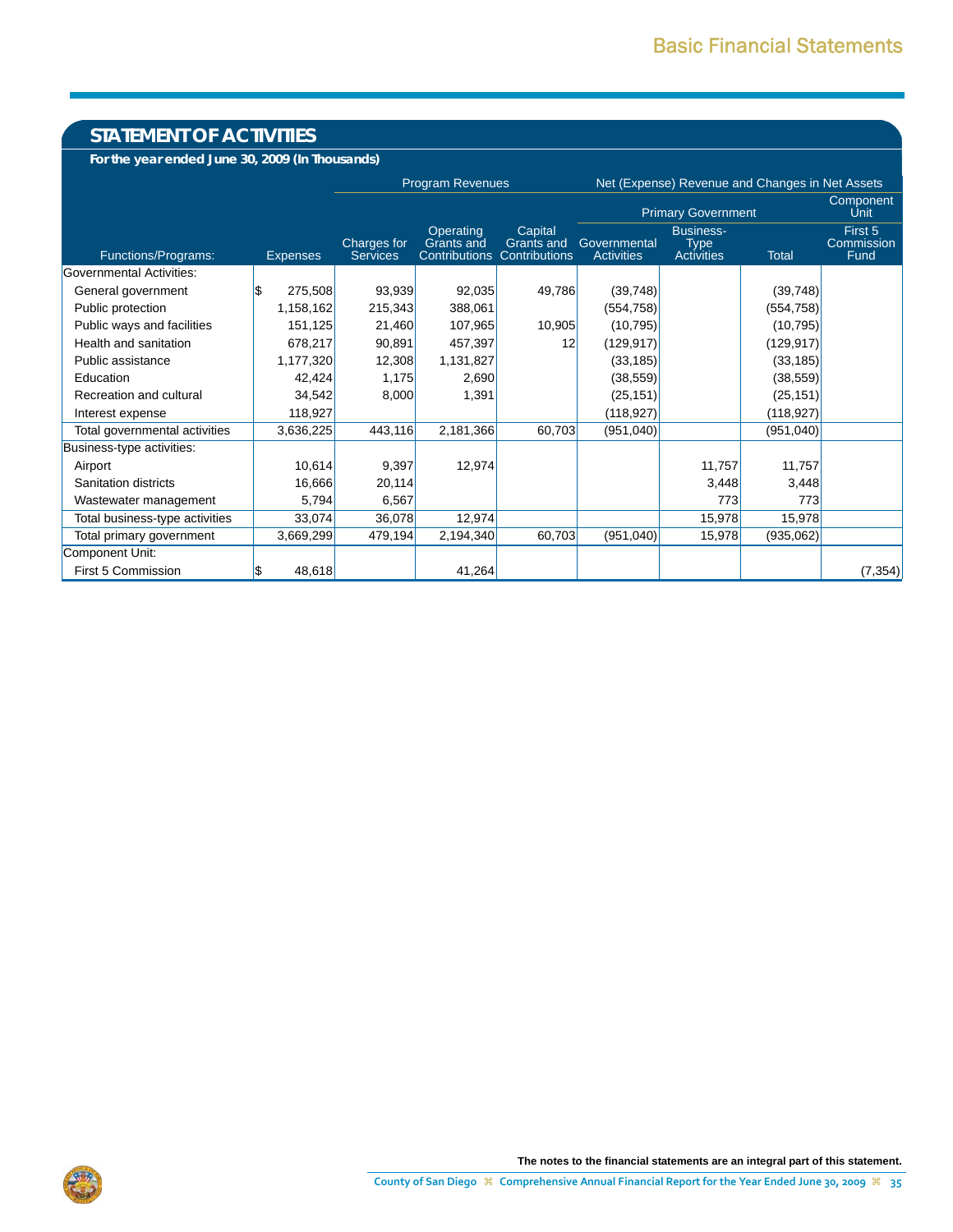## **STATEMENT OF ACTIVITIES**

**For the year ended June 30, 2009 (In Thousands)**

|                                                                                         | Net (Expense) Revenue and Changes in Net Assets |                                           |           |                                   |  |
|-----------------------------------------------------------------------------------------|-------------------------------------------------|-------------------------------------------|-----------|-----------------------------------|--|
|                                                                                         |                                                 | <b>Primary Government</b>                 |           | <b>Component Unit</b>             |  |
|                                                                                         | Governmental<br><b>Activities</b>               | <b>Business-Type</b><br><b>Activities</b> | Total     | <b>First 5 Commission</b><br>Fund |  |
| Changes in net assets:                                                                  |                                                 |                                           |           |                                   |  |
| Net (expense) revenue                                                                   | (951,040)                                       | 15,978                                    | (935,062) | (7, 354)                          |  |
| General revenues                                                                        |                                                 |                                           |           |                                   |  |
| Taxes:                                                                                  |                                                 |                                           |           |                                   |  |
| Property taxes                                                                          | 618,048                                         |                                           | 618,048   |                                   |  |
| Other taxes                                                                             | 15,167                                          |                                           | 15,167    |                                   |  |
| Property taxes in lieu of vehicle license fees                                          | 316,925                                         |                                           | 316,925   |                                   |  |
| Sales and use taxes                                                                     | 22,435                                          |                                           | 22,435    |                                   |  |
| Total general tax revenues                                                              | 972,575                                         |                                           | 972,575   |                                   |  |
| Interest                                                                                | 57,859                                          | 2,237                                     | 60,096    | 7,615                             |  |
| Other                                                                                   | 118,929                                         | 68                                        | 118,997   |                                   |  |
| Total general revenues                                                                  | 1,149,363                                       | 2,305                                     | 1,151,668 | 7,615                             |  |
| Transfers                                                                               | 151                                             | (151)                                     |           |                                   |  |
| Total general revenues and transfers                                                    | 1,149,514                                       | 2,154                                     | 1,151,668 | 7,615                             |  |
| Change in net assets                                                                    | 198,474                                         | 18,132                                    | 216,606   | 261                               |  |
| Net assets at beginning of year (restated - see note 26 to the<br>financial statements) | 3,018,156                                       | 218,923                                   | 3,237,079 | 194,540                           |  |
| Net assets at end of year                                                               | 3,216,630                                       | 237,055                                   | 3,453,685 | 194,801                           |  |

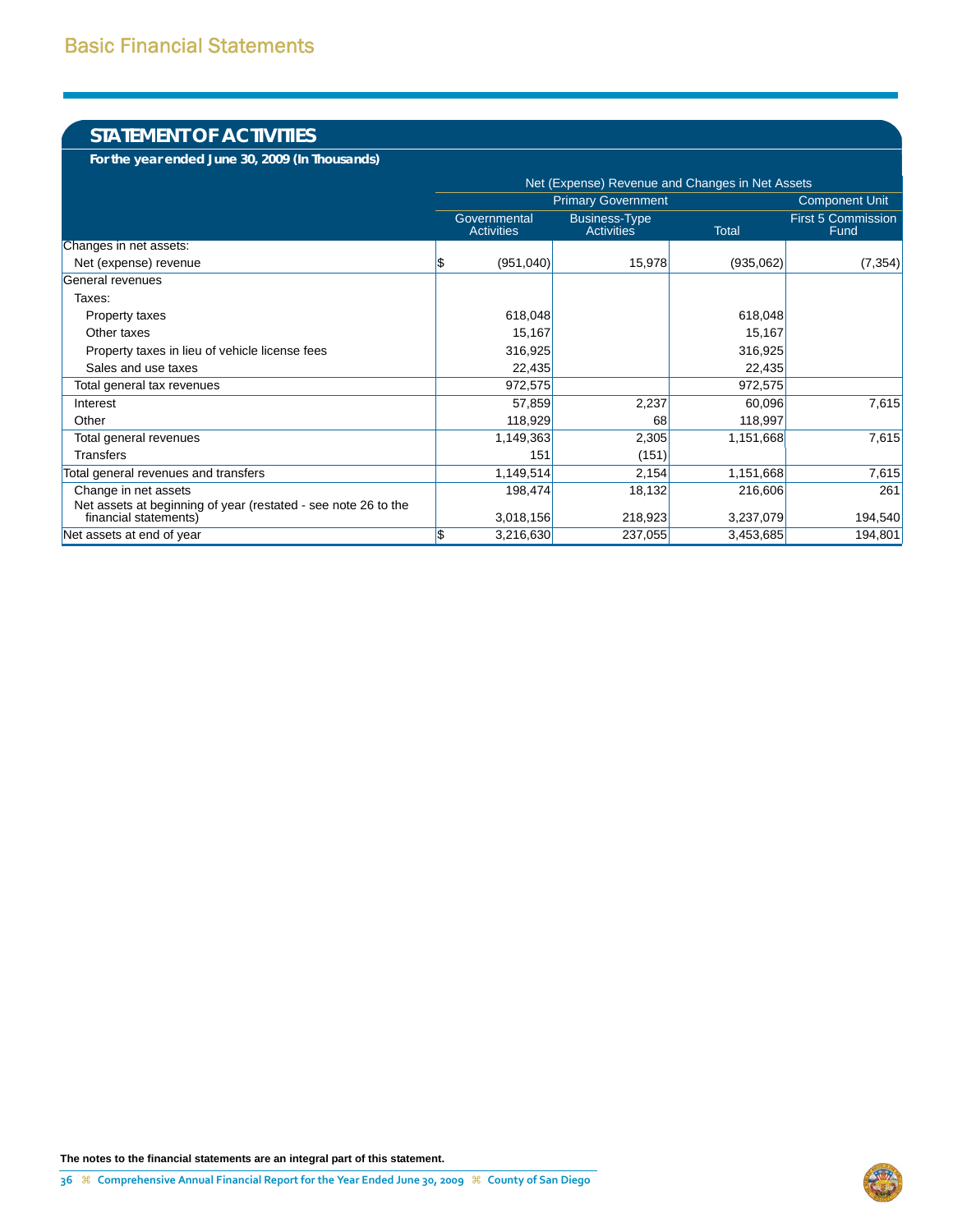## **BALANCE SHEET GOVERNMENTAL FUNDS**

**June 30, 2009 (In Thousands)**

|                                                                    |                     |                              | <b>Tobacco</b>    | Other                                            | <b>Total</b> |
|--------------------------------------------------------------------|---------------------|------------------------------|-------------------|--------------------------------------------------|--------------|
|                                                                    | <b>General Fund</b> | <b>Public Safety</b><br>Fund | Endowment<br>Fund | <b>Governmental Governmental</b><br><b>Funds</b> | <b>Funds</b> |
| <b>ASSETS</b>                                                      |                     |                              |                   |                                                  |              |
| Pooled cash and investments                                        | \$<br>959,102       | 17,385                       | 13,513            | 441,927                                          | 1,431,927    |
| Cash with fiscal agents                                            | 14                  |                              |                   |                                                  | 14           |
| Investments with fiscal agents                                     | $\overline{2}$      |                              | 413,047           | 43,021                                           | 456,070      |
| Receivables, net                                                   | 373,985             | 31,668                       | 5,573             | 119,995                                          | 531,221      |
| Property taxes receivables, net                                    | 221,671             |                              |                   | 695                                              | 222,366      |
| Due from other funds                                               | 74,128              |                              |                   | 20,760                                           | 94,888       |
| Inventories                                                        | 8,774               |                              |                   | 1,606                                            | 10,380       |
| Deposits with others                                               |                     |                              |                   | 2,292                                            | 2,292        |
| Prepaid items                                                      | 13                  |                              |                   | 484                                              | 497          |
| Restricted assets:                                                 |                     |                              |                   |                                                  |              |
| Cash with fiscal agents                                            | 179                 |                              |                   | 308                                              | 487          |
| Investments with fiscal agents                                     |                     |                              |                   | 84,143                                           | 84,143       |
| Lease receivable                                                   | 9,297               |                              |                   | 9,786                                            | 19,083       |
| Total assets                                                       | 1,647,165           | 49,053                       | 432,133           | 725,017                                          | 2,853,368    |
| LIABILITIES AND FUND BALANCES                                      |                     |                              |                   |                                                  |              |
| Liabilities:                                                       |                     |                              |                   |                                                  |              |
| Accounts payable                                                   | 71,761              |                              |                   | 29,456                                           | 101,217      |
| Accrued payroll                                                    | 32,692              |                              |                   | 2,050                                            | 34,742       |
| Due to other funds                                                 | 40,480              | 45,404                       | 5,128             | 28,441                                           | 119,453      |
| Deferred revenues                                                  | 141,695             |                              |                   | 47,600                                           | 189,295      |
| Unearned revenue                                                   | 170,499             |                              |                   | 8,293                                            | 178,792      |
| <b>Total liabilities</b>                                           | 457,127             | 45,404                       | 5,128             | 115,840                                          | 623,499      |
| <b>FUND BALANCES</b>                                               |                     |                              |                   |                                                  |              |
| Reserved fund balances:                                            |                     |                              |                   |                                                  |              |
| Reserved for loans, due from other funds and prepaids              | 6,922               |                              |                   | 52,180                                           | 59,102       |
| Reserved for deposits with others                                  |                     |                              |                   | 81                                               | 81           |
| Reserved for landfill closure costs                                | 1,069               |                              |                   |                                                  | 1,069        |
| Reserved for inventories                                           | 8,774               |                              |                   | 1,606                                            | 10,380       |
| Reserved for debt service                                          |                     |                              |                   | 108,206                                          | 108,206      |
| Reserved for housing repairs and improvements                      |                     |                              |                   | 382                                              | 382          |
| Reserved for realignment health, mental health and social services | 74,620              |                              |                   |                                                  | 74,620       |
| Reserved for other purposes                                        | 175,049             |                              |                   | 51,529                                           | 226,578      |
| Unreserved:                                                        |                     |                              |                   |                                                  |              |
| Designated for encumbrances                                        | 215,793             | 3,605                        |                   |                                                  | 219,398      |
| Designated for unforeseen catastrophic events                      | 55,500              |                              |                   |                                                  | 55,500       |
| Designated for subsequent years' expenditures                      | 75,468              |                              |                   |                                                  | 75,468       |
| Designated for landfill postclosure and landfill closure costs     | 852                 |                              |                   |                                                  | 852          |
| Undesignated                                                       | 575,991             | 44                           | 427,005           |                                                  | 1,003,040    |
| Unreserved, reported in nonmajor:                                  |                     |                              |                   |                                                  |              |
| Special Revenue Funds:                                             |                     |                              |                   |                                                  |              |
| Designated for encumbrances                                        |                     |                              |                   | 20,074                                           | 20,074       |
| Designated for subsequent years' expenditures                      |                     |                              |                   | 5,125                                            | 5,125        |
| Designated for landfill postclosure and landfill closure costs     |                     |                              |                   | 57,900                                           | 57,900       |
| Undesignated                                                       |                     |                              |                   | 154,873                                          | 154,873      |
| Capital Projects Funds:                                            |                     |                              |                   |                                                  |              |
| Undesignated                                                       |                     |                              |                   | 157,221                                          | 157,221      |
| Total fund balances                                                | 1,190,038           | 3,649                        | 427,005           | 609,177                                          | 2,229,869    |
| Total liabilities and fund balances                                | 5<br>1,647,165      | 49,053                       | 432,133           | 725,017                                          | 2,853,368    |

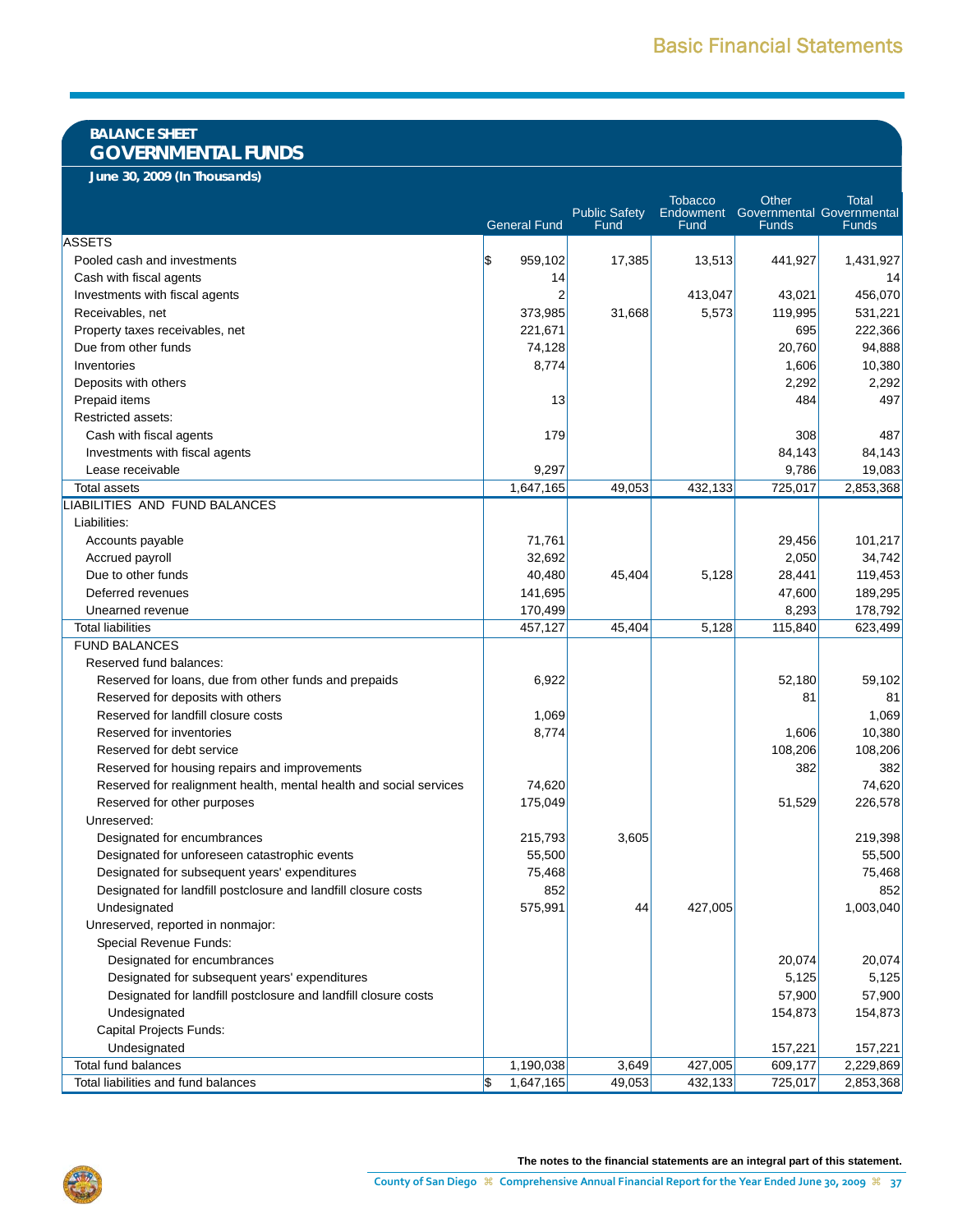| RECONCILIATION OF THE GOVERNMENTAL FUNDS BALANCE SHEET TO THE GOVERNMENT-WIDE<br><b>STATEMENT OF NET ASSETS</b><br>June 30, 2009<br>(In Thousands)                                                                                                                                                                                                                |                |               |
|-------------------------------------------------------------------------------------------------------------------------------------------------------------------------------------------------------------------------------------------------------------------------------------------------------------------------------------------------------------------|----------------|---------------|
| Total fund balances - governmental funds.                                                                                                                                                                                                                                                                                                                         | $\mathfrak{L}$ | 2,229,869     |
| Capital assets used in governmental activities (excluding internal service funds) are not current financial resources and, therefore,<br>are not reported in the balance sheet. This amount represents capital assets net of accumulated depreciation.                                                                                                            |                | 2,865,861     |
| Accrued interest on long-term debt.                                                                                                                                                                                                                                                                                                                               |                | (27, 013)     |
| Other long-term assets are not available to pay for current period expenditures and, therefore, are deferred in the funds and<br>recognized as revenue in the statement of activities.                                                                                                                                                                            |                | 189,295       |
| Long-term liabilities, including bonds, notes, and loans payable, are not due and payable in the current period and, therefore, are not<br>reported in the balance sheet.                                                                                                                                                                                         |                | (2, 143, 199) |
| Internal service funds are used by management to charge the costs of information technology, vehicle operations and maintenance,<br>employee benefits, public liability, and communications services to individual funds. The assets and liabilities of the internal service<br>funds are included in the governmental activities in the statement of net assets. |                | 101,817       |
| Net assets of governmental activities                                                                                                                                                                                                                                                                                                                             | \$.            | 3,216,630     |

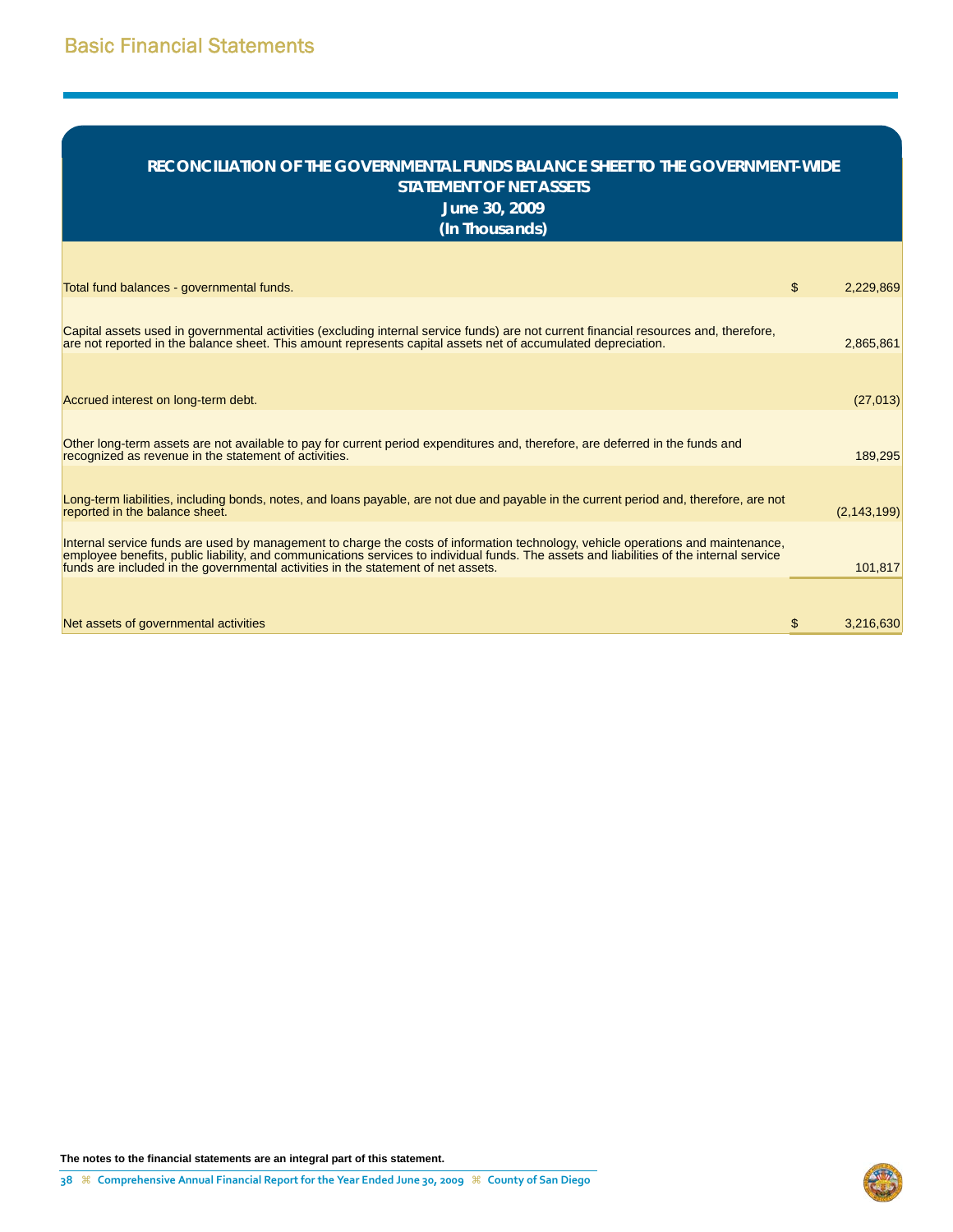# **STATEMENT OF REVENUES, EXPENDITURES, AND CHANGES IN FUND BALANCES GOVERNMENTAL FUNDS**

**For the Year Ended June 30, 2009 (In Thousands)**

|                                                                                            | <b>General Fund</b> | <b>Public Safety Fund</b> | <b>Tobacco</b><br><b>Endowment Fund</b> | Other Governmental Total Governmental<br><b>Funds</b> | <b>Funds</b> |
|--------------------------------------------------------------------------------------------|---------------------|---------------------------|-----------------------------------------|-------------------------------------------------------|--------------|
| Revenues:                                                                                  |                     |                           |                                         |                                                       |              |
| <b>Taxes</b>                                                                               | \$<br>930,584       |                           |                                         | 43,315                                                | 973,899      |
| Licenses, permits and franchise fees                                                       | 35,838              |                           |                                         | 14,152                                                | 49,990       |
| Fines, forfeitures and penalties                                                           | 56,252              |                           |                                         | 3,096                                                 | 59,348       |
|                                                                                            |                     |                           |                                         |                                                       |              |
| Revenue from use of money and property                                                     | 28,396              |                           | 22,831                                  | 19,684                                                | 70,911       |
| Aid from other governmental agencies:                                                      |                     |                           |                                         |                                                       |              |
| <b>State</b>                                                                               | 878,902             | 195,511                   |                                         | 86,899                                                | 1,161,312    |
| Federal                                                                                    | 729,675             |                           |                                         | 128,391                                               | 858,066      |
| Other                                                                                      | 134,026             |                           |                                         | 10,179                                                | 144,205      |
| Charges for current services                                                               | 282,151             |                           |                                         | 34,063                                                | 316,214      |
| Other revenue                                                                              | 61,847              |                           |                                         | 49,584                                                | 111,431      |
| <b>Total revenues</b>                                                                      | 3,137,671           | 195,511                   | 22,831                                  | 389,363                                               | 3,745,376    |
| Expenditures:                                                                              |                     |                           |                                         |                                                       |              |
| Current:                                                                                   |                     |                           |                                         |                                                       |              |
| General government                                                                         | 236,874             |                           |                                         | 12,450                                                | 249,324      |
| Public protection                                                                          | 1,126,903           |                           |                                         | 6,940                                                 | 1,133,843    |
| Public ways and facilities                                                                 | 690                 |                           |                                         | 85,112                                                | 85,802       |
| Health and sanitation                                                                      | 630,633             |                           |                                         | 39,092                                                | 669,725      |
| Public assistance                                                                          | 1,039,496           |                           |                                         | 132,904                                               | 1,172,400    |
| Education                                                                                  | 808                 |                           |                                         | 40,653                                                | 41,461       |
| Recreation and cultural                                                                    | 29,274              |                           |                                         | 3,287                                                 | 32,561       |
| Capital outlay                                                                             | 8,059               |                           |                                         | 171,603                                               | 179,662      |
| Debt service:                                                                              |                     |                           |                                         |                                                       |              |
| Principal                                                                                  | 32,125              |                           |                                         | 80,150                                                | 112,275      |
| Interest and fiscal charges                                                                | 12,255              |                           |                                         | 91,576                                                | 103,831      |
| Bond issuance costs                                                                        |                     |                           |                                         | 3,959                                                 | 3,959        |
| Total expenditures                                                                         | 3,117,117           |                           |                                         | 667,726                                               | 3,784,843    |
| Excess (deficiency) of revenues over (under)                                               |                     |                           |                                         |                                                       |              |
| expenditures                                                                               | 20,554              | 195,511                   | 22,831                                  | (278, 363)                                            | (39, 467)    |
| Other financing sources (uses):                                                            |                     |                           |                                         |                                                       |              |
| Sale of capital assets                                                                     | 29                  |                           |                                         | $\overline{2}$                                        | 31           |
| Issuance of bonds and loans:                                                               |                     |                           |                                         |                                                       |              |
| Face value of bonds issued                                                                 |                     |                           |                                         | 136,885                                               | 136,885      |
| Premium on issuance of bonds                                                               |                     |                           |                                         | 1,175                                                 | 1,175        |
| Refunding bonds issued                                                                     | 443,515             |                           |                                         |                                                       | 443,515      |
| Payment to escrow agent/refunded bond                                                      | (441, 038)          |                           |                                         |                                                       | (441, 038)   |
| Transfers in                                                                               | 230,296             |                           |                                         | 295,128                                               | 525,424      |
| <b>Transfers out</b>                                                                       | (285, 232)          | (195, 965)                | (24, 200)                               | (20, 292)                                             | (525, 689)   |
| Total other financing sources (uses)                                                       | (52, 430)           | (195, 965)                | (24, 200)                               | 412,898                                               | 140,303      |
| Net change in fund balances                                                                | (31, 876)           | (454)                     | (1, 369)                                | 134,535                                               | 100,836      |
| Fund balances at beginning of year (restated -<br>see note 26 to the financial statements) | 1,220,466           | 4,103                     | 428,374                                 | 474,707                                               | 2,127,650    |
| Increase (decrease) in                                                                     |                     |                           |                                         |                                                       |              |
| Reserve for inventories                                                                    | 1,448               |                           |                                         | (65)                                                  | 1,383        |
| Fund balances at end of year                                                               | S)<br>1,190,038     | 3,649                     | 427,005                                 | 609,177                                               | 2,229,869    |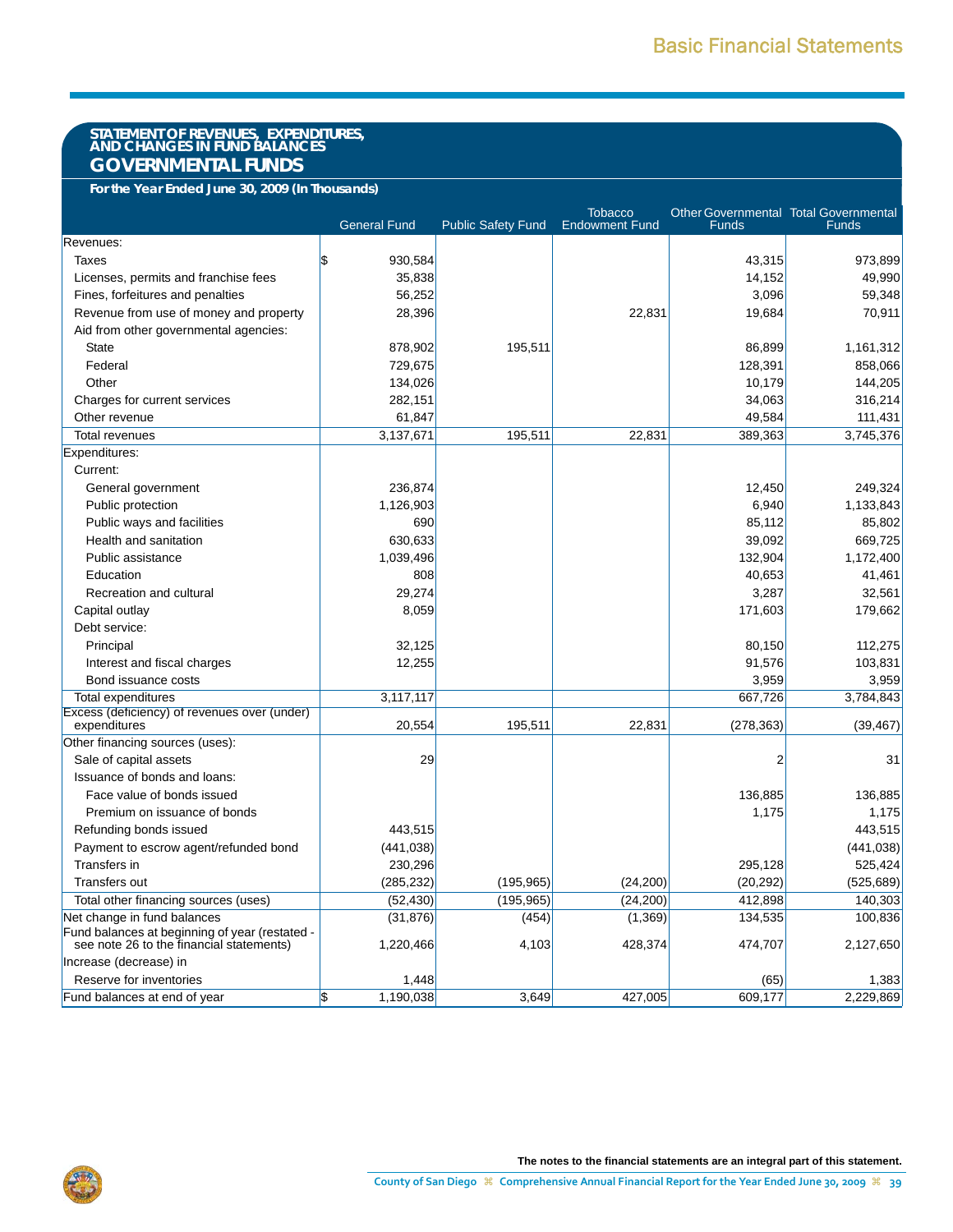## **RECONCILIATION OF THE STATEMENT OF REVENUES, EXPENDITURES, AND CHANGES IN FUND BALANCES OF GOVERNMENTAL FUNDS TO THE STATEMENT OF ACTIVITIES**

**For the Year Ended June 30, 2009**

**(In Thousands)**

| Net change in fund balances - total governmental funds                                                                                                                                                                                                                                                                                                                                                                                                                                                                                | \$<br>100,836 |
|---------------------------------------------------------------------------------------------------------------------------------------------------------------------------------------------------------------------------------------------------------------------------------------------------------------------------------------------------------------------------------------------------------------------------------------------------------------------------------------------------------------------------------------|---------------|
|                                                                                                                                                                                                                                                                                                                                                                                                                                                                                                                                       |               |
| Governmental funds accrue property tax revenue which is deemed collectible within 60 days. However, for the statement of activities<br>the total amount estimated to ultimately be collected is accrued.                                                                                                                                                                                                                                                                                                                              | (1, 324)      |
|                                                                                                                                                                                                                                                                                                                                                                                                                                                                                                                                       |               |
| Revenues that do not provide current financial resources are not reported as revenues in the funds (deferred revenue) but are<br>recognized as revenue in the statement of activities.                                                                                                                                                                                                                                                                                                                                                | 23,239        |
|                                                                                                                                                                                                                                                                                                                                                                                                                                                                                                                                       |               |
| Adjustment to reserve for inventories.                                                                                                                                                                                                                                                                                                                                                                                                                                                                                                | 1,383         |
|                                                                                                                                                                                                                                                                                                                                                                                                                                                                                                                                       |               |
| Change in accounting estimate for closure and postclosure costs - (public protection function) - San Marcos Landfill.                                                                                                                                                                                                                                                                                                                                                                                                                 | 906           |
| Governmental funds report capital outlays as expenditures. However, in the statement of activities the cost of those assets is<br>allocated over their estimated useful lives and reported as depreciation expense.                                                                                                                                                                                                                                                                                                                   | 86,620        |
|                                                                                                                                                                                                                                                                                                                                                                                                                                                                                                                                       |               |
| The net effect of various miscellaneous transactions involving capital assets (i.e., sales, trade-ins, and donations) is to increase net<br>assets.                                                                                                                                                                                                                                                                                                                                                                                   | 31,027        |
| The issuance of long-term debt (e.g. bonds, notes, and loans) provides current financial resources to governmental funds, while the<br>repayment of the principal of long-term debt consumes the current financial resources of governmental funds. Neither transaction,<br>however, has any effect on net assets. Also, governmental funds report the effect of issuance costs, premiums, discounts and similar<br>items when debt is first issued, whereas these amounts are deferred and amortized in the statement of activities. | (24, 322)     |
|                                                                                                                                                                                                                                                                                                                                                                                                                                                                                                                                       |               |
| Some expenses reported in the statement of activities do not require the use of current financial resources and therefore are not<br>reported as expenditures in governmental funds.                                                                                                                                                                                                                                                                                                                                                  | (18, 422)     |
|                                                                                                                                                                                                                                                                                                                                                                                                                                                                                                                                       |               |
| Internal service funds are used by management to charge the costs of centralized services to individual funds. The net revenue (or<br>expense) of internal service funds is reported within governmental activities.                                                                                                                                                                                                                                                                                                                  | (1, 469)      |
|                                                                                                                                                                                                                                                                                                                                                                                                                                                                                                                                       |               |
| Change in net assets - governmental activities                                                                                                                                                                                                                                                                                                                                                                                                                                                                                        | \$<br>198,474 |



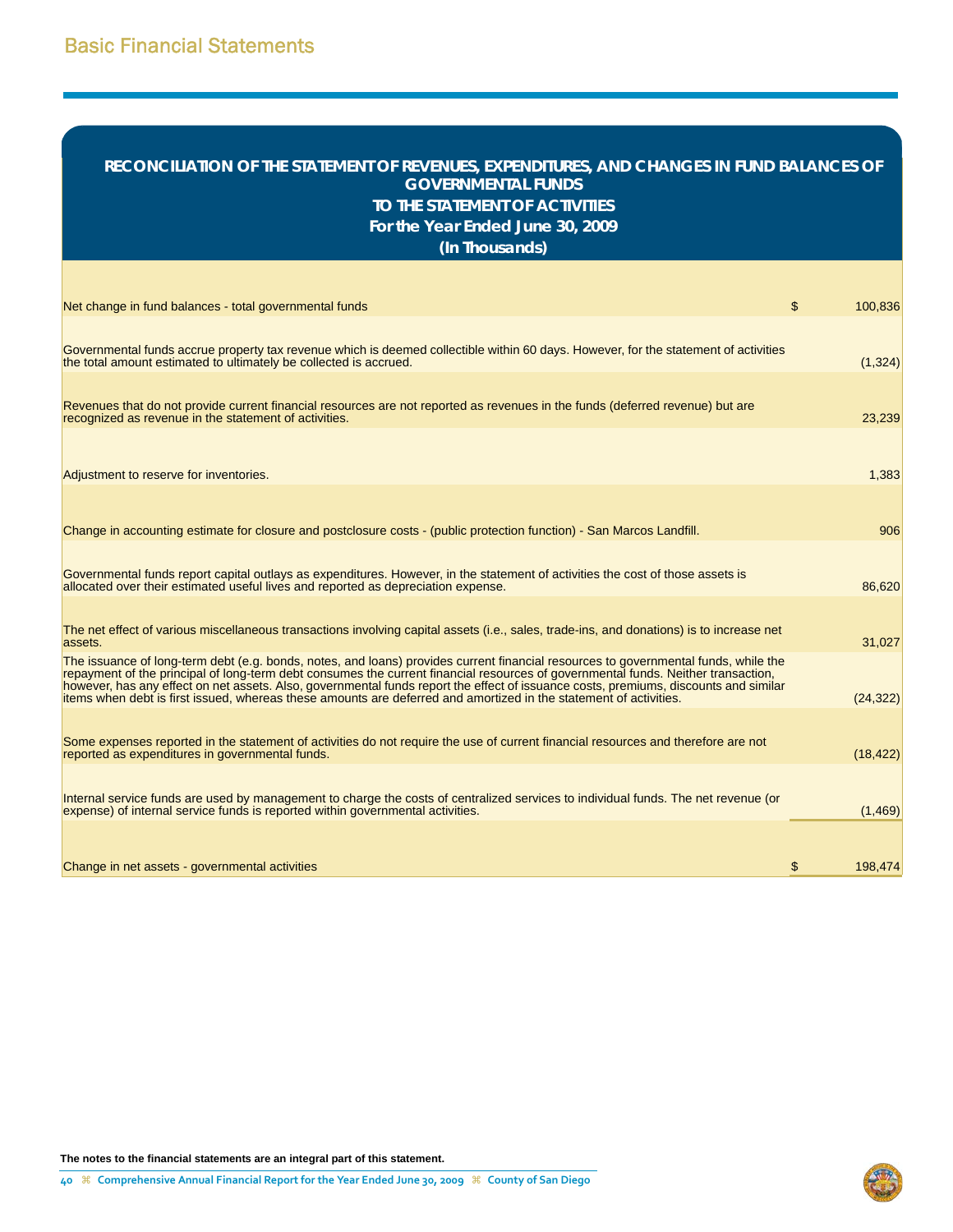### **STATEMENT OF NET ASSETS PROPRIETARY FUNDS**

**June 30, 2009 (In thousands)**

|                                                 | <b>Business-Type</b><br><b>Activities</b> | Governmental<br><b>Activities</b> |
|-------------------------------------------------|-------------------------------------------|-----------------------------------|
|                                                 | <b>Enterprise Funds</b>                   | <b>Internal Service</b><br>Funds  |
| <b>ASSETS</b>                                   |                                           |                                   |
| Current assets:                                 |                                           |                                   |
| Pooled cash and investments                     | 1\$<br>81,276                             | 156,571                           |
| Receivables, net                                | 6,789                                     | 5,422                             |
| Due from other funds                            | 495                                       | 26,568                            |
| Inventories                                     |                                           | 1,747                             |
| <b>Total current assets</b>                     | 88,560                                    | 190,308                           |
| Noncurrent assets:                              |                                           |                                   |
| Due from other funds                            | 3,363                                     | 147                               |
| Capital assets:                                 |                                           |                                   |
| Land                                            | 11,338                                    |                                   |
| Construction and contracts in progress          | 63,580                                    | 919                               |
| Buildings and improvements                      | 59,547                                    |                                   |
| Equipment                                       | 1,331                                     | 191,557                           |
| Road network                                    | 335                                       |                                   |
| Sewer network                                   | 72,848                                    |                                   |
| Accumulated depreciation                        | (58, 795)                                 | (124, 532)                        |
| Total noncurrent assets                         | 153,547                                   | 68,091                            |
| <b>Total assets</b>                             | 242,107                                   | 258,399                           |
| LIABILITIES                                     |                                           |                                   |
| Current liabilities:                            |                                           |                                   |
| Accounts payable                                | 1,862                                     | 34,688                            |
| Accrued payroll                                 | 168                                       | 840                               |
| Accrued interest                                |                                           | 3                                 |
| Due to other funds                              | 1,126                                     | 4,882                             |
| Unearned revenue                                | 28                                        | 308                               |
| Bonds and loans payable                         | 229                                       | 522                               |
| Compensated absences                            | 182                                       | 1,012                             |
| Claims and judgments                            |                                           | 30,213                            |
| <b>Total current liabilities</b>                | 3,595                                     | 72,468                            |
| Noncurrent liabilities:                         |                                           |                                   |
| Bonds and loans payable                         | 1,809                                     | 3,705                             |
| Compensated absences                            | 266                                       | 1,476                             |
| Claims and judgments                            |                                           | 78,315                            |
| <b>Total noncurrent liabilities</b>             | 2,075                                     | 83,496                            |
| <b>Total liabilities</b>                        | 5,670                                     | 155,964                           |
| <b>NET ASSETS</b>                               |                                           |                                   |
| Invested in capital assets, net of related debt | 148,146                                   | 67,944                            |
| Unrestricted net assets                         | 88,291                                    | 34,491                            |
| Total net assets                                | \$<br>236,437                             | 102,435                           |

| Reconciliation between net assets - enterprise funds and net assets of business-type activities as reported in<br>the government-wide statement of net assets |         |
|---------------------------------------------------------------------------------------------------------------------------------------------------------------|---------|
| Total net assets                                                                                                                                              | 236.437 |
| Adjustment to reflect the consolidation of internal service fund activities related to enterprise funds                                                       | 618     |
| Net assets of business-type activities                                                                                                                        | 237.055 |

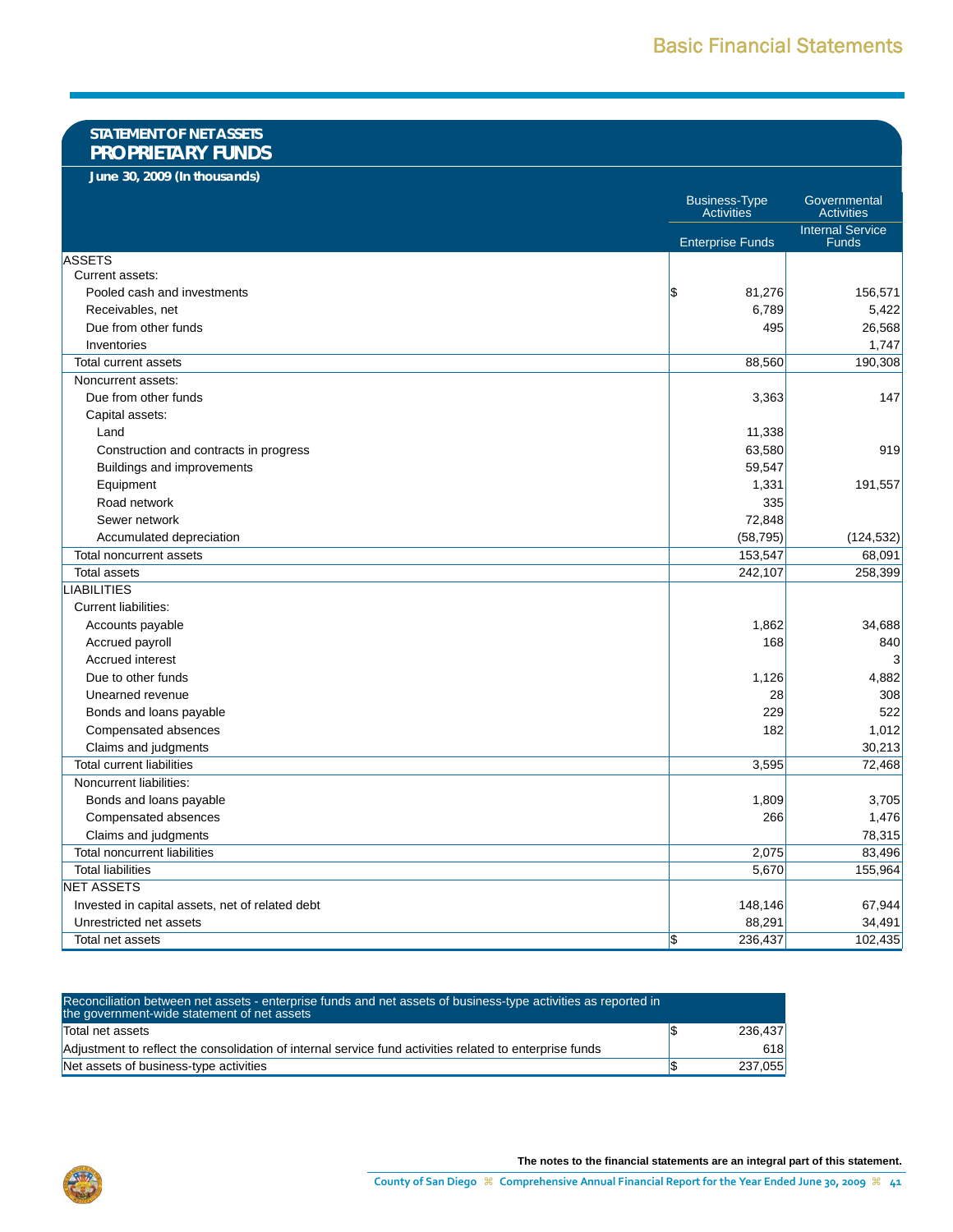# **STATEMENT OF REVENUES, EXPENSES, AND CHANGES IN FUND NET ASSETS PROPRIETARY FUNDS**

**For the Year Ended June 30, 2009 (In Thousands)**

|                                                          | <b>Business-Type</b><br><b>Activities</b> | Governmental<br><b>Activities</b>       |
|----------------------------------------------------------|-------------------------------------------|-----------------------------------------|
|                                                          | <b>Enterprise Funds</b>                   | <b>Internal Service</b><br><b>Funds</b> |
| Operating revenues:                                      |                                           |                                         |
| Charges for current services                             | l\$<br>36,078                             | 313,008                                 |
| Other revenue                                            | 66                                        | 3,559                                   |
| Total operating revenues                                 | 36,144                                    | 316,567                                 |
| Operating expenses:                                      |                                           |                                         |
| Salaries and employee benefits                           | 6,864                                     | 34,564                                  |
| Repairs and maintenance                                  | 5,795                                     | 39,563                                  |
| Equipment rental                                         | 975                                       | 990                                     |
| Sewage processing                                        | 9,396                                     |                                         |
| <b>Contracted services</b>                               | 4,610                                     | 147,985                                 |
| Depreciation                                             | 2,879                                     | 30,599                                  |
| <b>Utilities</b>                                         | 215                                       | 19,691                                  |
| Cost of material                                         |                                           | 1,802                                   |
| Claims and judgments                                     |                                           | 23,383                                  |
| Fuel                                                     |                                           | 10,165                                  |
| Other operating expenses                                 | 2,153                                     | 22,583                                  |
| Total operating expenses                                 | 32,891                                    | 331,325                                 |
| Operating income (loss)                                  | 3,253                                     | (14, 758)                               |
| Nonoperating revenues (expenses):                        |                                           |                                         |
| Grants                                                   | 12,974                                    | 2,617                                   |
| Interest and dividends                                   | 2,237                                     | 3,524                                   |
| Interest expense                                         | (127)                                     | (147)                                   |
| Gain (loss) on disposal of assets                        | (1)                                       | (819)                                   |
| Other nonoperating revenues                              |                                           | 184                                     |
| Total nonoperating revenues (expenses)                   | 15,086                                    | 5,359                                   |
| Income (loss) before capital contributions and transfers | 18,339                                    | (9,399)                                 |
| Capital contributions                                    |                                           | 7,458                                   |
| Transfers in                                             | 317                                       | 4,898                                   |
| Transfers out                                            | (468)                                     | (4, 482)                                |
| Change in net assets                                     | 18,188                                    | (1,525)                                 |
| Net assets (deficits) at beginning of year               | 218,249                                   | 103,960                                 |
| Net assets (deficits) at end of year                     | l\$<br>236,437                            | 102,435                                 |

| Reconciliation between changes in net assets - enterprise funds and changes in net assets of business-type<br>activities as reported in the government-wide statement of activities |        |
|-------------------------------------------------------------------------------------------------------------------------------------------------------------------------------------|--------|
| Change in net assets                                                                                                                                                                | 18.188 |
| Adjustment to reflect the consolidation of internal service fund activities related to enterprise funds                                                                             | (56)   |
| Change in net assets of business-type activities                                                                                                                                    | 18.132 |

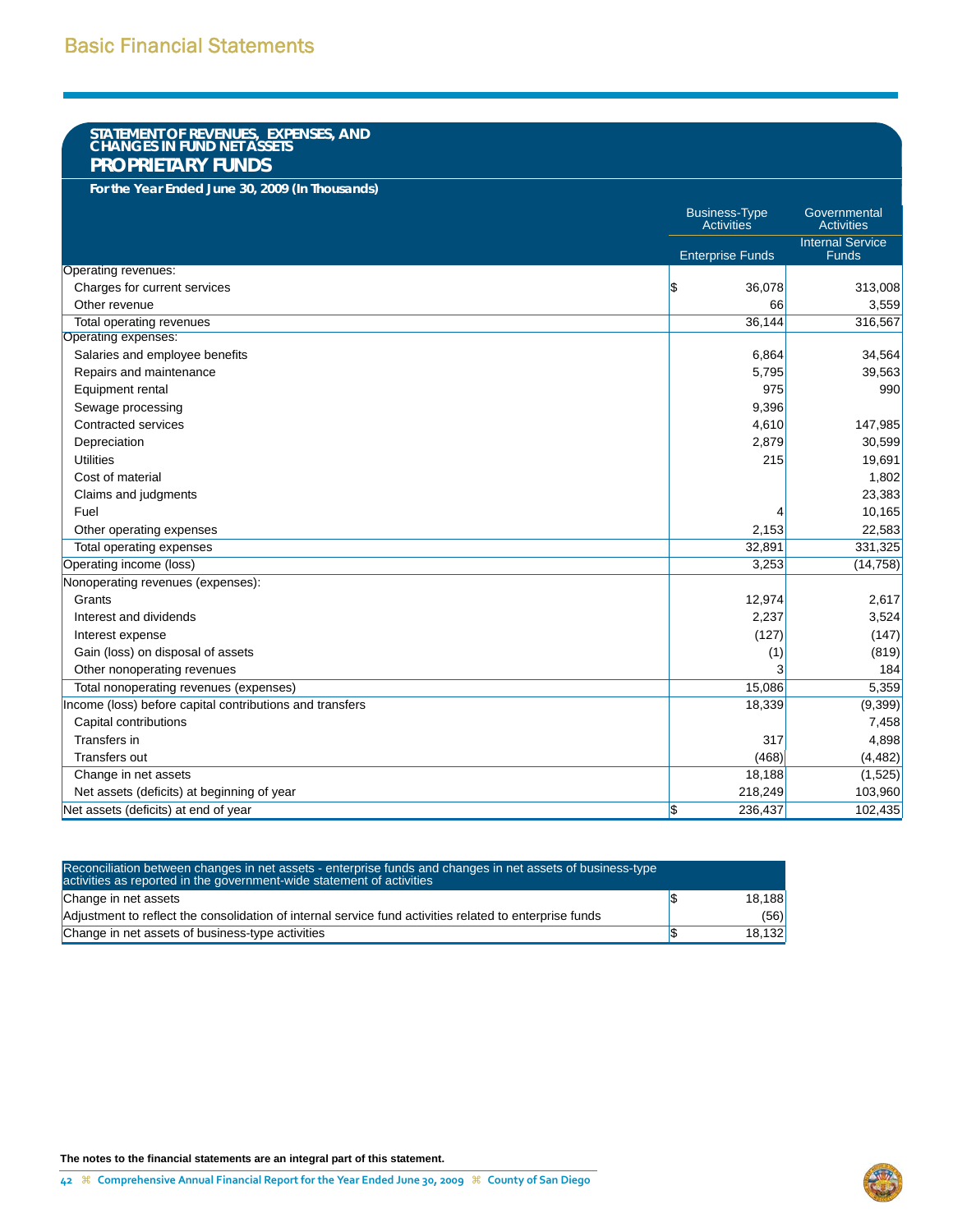### **STATEMENT OF CASH FLOWS PROPRIETARY FUNDS**

**For the Year Ended June 30, 2009 (In Thousands)**

|                                                                                                       | <b>Business-Type</b><br><b>Activities</b> | Governmental<br><b>Activities</b>       |
|-------------------------------------------------------------------------------------------------------|-------------------------------------------|-----------------------------------------|
|                                                                                                       | <b>Enterprise Funds</b>                   | <b>Internal Service</b><br><b>Funds</b> |
| Cash flows from operating activities:                                                                 |                                           |                                         |
| Cash received from customers                                                                          | S.<br>29,141                              | 11,169                                  |
| Cash received from other funds                                                                        | 8,388                                     | 299,941                                 |
| Cash payments to suppliers                                                                            | (26, 171)                                 | (232, 935)                              |
| Cash payments to employees                                                                            | (6,787)                                   | (34, 408)                               |
| Cash payments to other funds                                                                          | (2,724)                                   | (12,043)                                |
| Cash paid for judgments and claims                                                                    |                                           | (21,099)                                |
| Net cash provided (used) by operating activities                                                      | 1,847                                     | 10,625                                  |
| Cash flows from noncapital financing activities:                                                      |                                           |                                         |
| Operating grants                                                                                      | 15,343                                    | 613                                     |
| Transfers from other funds                                                                            | 317                                       | 4,898                                   |
| Transfers to other funds                                                                              | (468)                                     | (4, 482)                                |
| Advances to other funds                                                                               |                                           | (106)                                   |
| Principal paid on long term debt                                                                      |                                           | (502)                                   |
| Interest paid on long term debt                                                                       |                                           | (148)                                   |
| Proceeds from loans                                                                                   |                                           | 882                                     |
| Other noncapital increases                                                                            | 3                                         | 184                                     |
| Net cash provided (used) by non-capital financing activities                                          | 15,195                                    | 1,339                                   |
| Cash flows from capital and related financing activities:                                             |                                           |                                         |
| Capital contributions                                                                                 |                                           | 936                                     |
| Acquisition of capital assets                                                                         | (23, 540)                                 | (19,659)                                |
| Proceeds from sale of assets                                                                          |                                           | 1,004                                   |
| Principal paid on long-term debt                                                                      | (217)                                     |                                         |
| Interest paid on long-term debt                                                                       | (127)                                     |                                         |
| Advances from other funds                                                                             | (14)                                      |                                         |
| Net cash provided (used) by capital and related financing activities                                  | (23, 898)                                 | (17, 719)                               |
| Cash flows from investing activities:                                                                 |                                           |                                         |
| Investment income                                                                                     | 2,686                                     | 4,181                                   |
| Net increase (decrease) in cash and cash equivalents                                                  | (4, 170)                                  | (1,574)                                 |
| Cash and cash equivalents - beginning of year                                                         | 85,446                                    | 158,145                                 |
| Cash and cash equivalents - end of year                                                               | 81,276                                    | 156,571                                 |
| Reconciliation of operating income (loss) to net cash provided (used) by operating activities:        |                                           |                                         |
| Operating income (loss)                                                                               | 3,253                                     | (14, 758)                               |
| Adjustments to reconcile operating income (loss) to net cash provided (used) by operating activities: |                                           |                                         |
| Inc (dec) in compensated absences                                                                     | 58                                        | 94                                      |
| Inc (dec) in accrued payroll                                                                          | 24                                        | 128                                     |
| Inc (dec) in due to other funds                                                                       | (1, 564)                                  | (2, 280)                                |
| Inc (dec) in accounts payable                                                                         | (4,005)                                   | (888)                                   |
| Inc (dec) in claims and judgments                                                                     |                                           | 2,284                                   |
| Inc (dec) in unearned revenue                                                                         | (24)                                      | (418)                                   |
| Dec (inc) in accounts and notes receivables                                                           | (351)                                     | 550                                     |
| Dec (inc) in due from other funds                                                                     | 1,577                                     | (4, 764)                                |
| Dec (inc) in Inventory of materials and supplies                                                      |                                           | 78                                      |
| Depreciation                                                                                          | 2,879                                     | 30,599                                  |
| Total adjustments                                                                                     | (1,406)                                   | 25,383                                  |
| Net cash provided (used) by operating activities                                                      | 1,847                                     | 10,625                                  |
| Non-cash investing and capital financing activities:                                                  |                                           |                                         |
| Capital acquisitions included in accounts payable                                                     | 1,031                                     | 847                                     |
| Governmental contributions of capital assets                                                          | \$                                        | 6,522                                   |

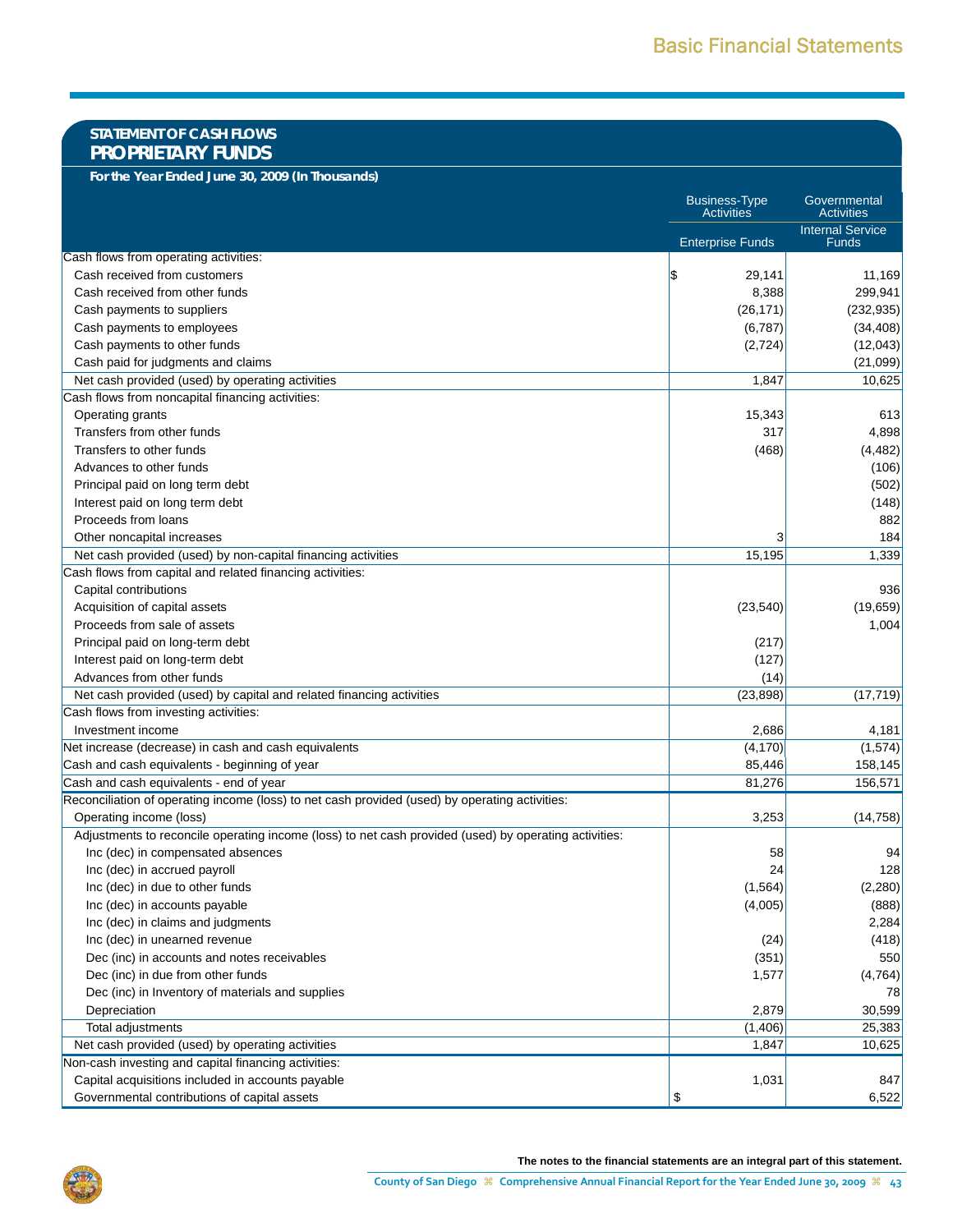### **STATEMENT OF FIDUCIARY NET ASSETS FIDUCIARY FUNDS**

**June 30, 2009 (In Thousands)**

|                                                  | <b>Investment Trust</b><br><b>Funds</b> | <b>Agency Funds</b> |
|--------------------------------------------------|-----------------------------------------|---------------------|
| <b>ASSETS</b>                                    |                                         |                     |
| Pooled cash and investments                      | 3,537,006<br>1\$                        | 358,954             |
| Cash with fiscal agents                          |                                         | 4,998               |
| Investments with fiscal agents                   | 223,858                                 |                     |
| Receivables:                                     |                                         |                     |
| Accounts receivable                              |                                         | 539                 |
| Investment income receivable                     | 12,941                                  | 4,697               |
| Total assets                                     | 3,773,805                               | 369,188             |
| <b>LIABILITIES</b>                               |                                         |                     |
| Accounts payable                                 |                                         | 25,555              |
| Warrants outstanding                             |                                         | 180,147             |
| Due to other governments                         |                                         | 163,486             |
| Total liabilities                                |                                         | 369,188             |
| <b>NET ASSETS</b>                                |                                         |                     |
| Held in trust for other pool participants        | 3,549,921                               |                     |
| Held in trust for individual investment accounts | 223,884                                 |                     |
| Total held in trust                              | 1\$<br>3,773,805                        |                     |